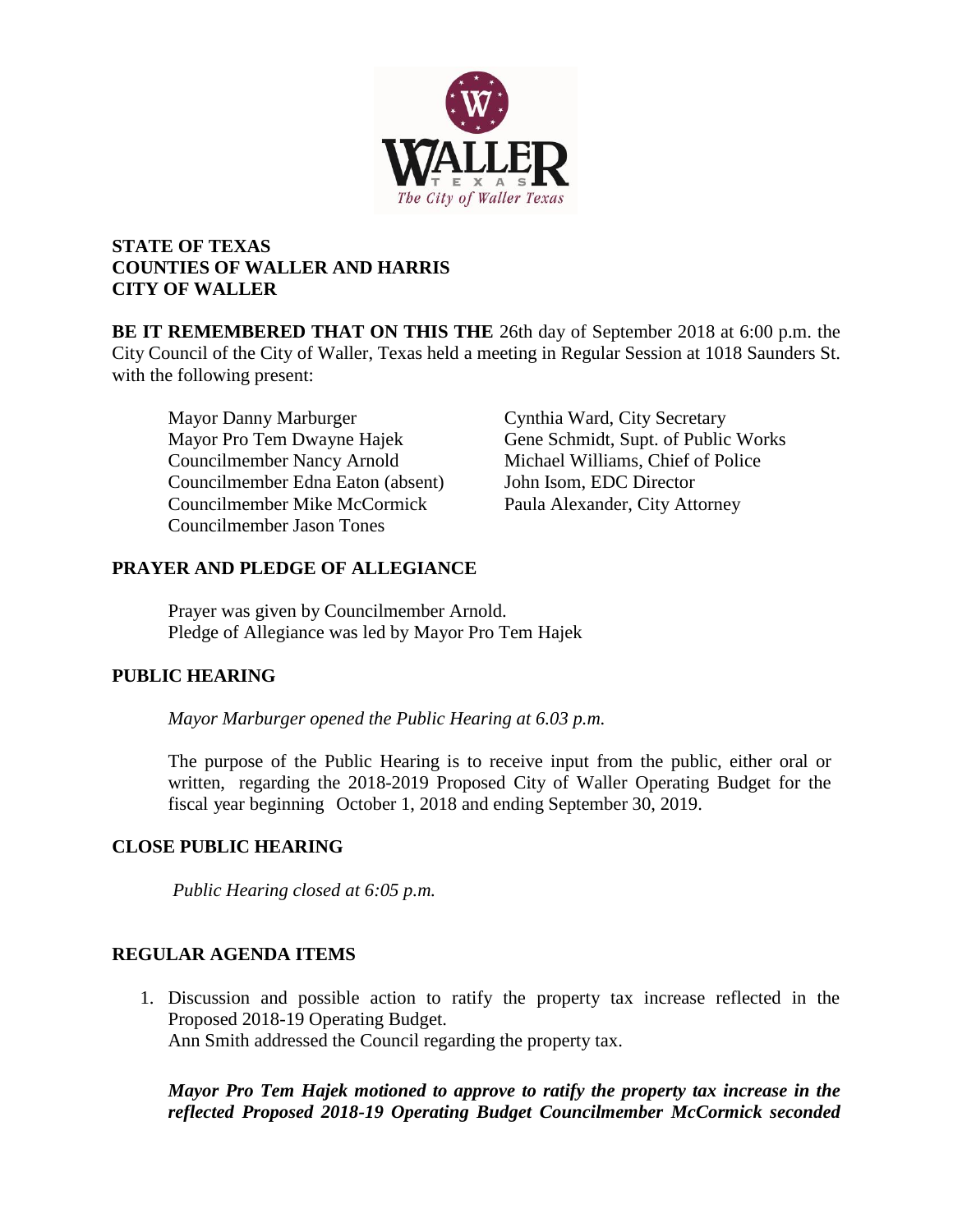*the motion. Mayor Pro Tem Hajek, Councilmembers Arnold, McCormick and Tones voted in favor. None opposed.* 

2. Discussion and possible action to approve **Ordinance #531**, approving and adopting the budget for fiscal year 2018-2019 for the period beginning October 1, 2018 and ending September 30, 2019 for the General Fund, Water and Sewer Fund, Gas Fund, Debt Service, Capital Improvements Fund and Special Revenue Fund.

# **THIS BUDGET WILL RAISE MORE TOTAL PROPERTY TAXES THAN LAST YEAR'S BUDGET BY \$193,474 OR 12.67%, AND OF THAT AMOUNT, \$59,537 IS TAX REVENUE TO BE RAISED FROM NEW PROPERTY ADDED TO THE TAX ROLL THIS YEAR.**

*Councilmember Arnold motioned to approve Ordinance #531. Mayor Pro Tem Hajek seconded the motion. Mayor Pro Tem Hajek, Councilmembers Arnold, McCormick and Tones voted in favor. None opposed.* 

## **ORDINANCE NO. 531**

AN ORDINANCE OF THE CITY OF WALLER, TEXAS APPROVING AND ADOPTING THE BUDGET FOR THE CITY FOR THE YEAR 2018-2019; MAKING APPROPRIATIONS FOR THE CITY FOR SUCH YEAR AS REFLECTED IN SAID BUDGET; PROVIDING FOR SEVERABILITY; AND CONTAINING OTHER PROVISIONS RELATING TO THE SUBJECT.

- 3. Discussion and possible action to:
	- a. Set the 2018 Debt Service Ad Valorem Tax Rate at \$0.1652 per \$100 valuation.

*Councilmember McCormick motioned to Set the 2018 Debt Service Ad Valorem Tax Rate at \$0.1652 per \$100 valuation. Arnold seconded the motion. Mayor Pro Tem Hajek, Councilmembers Arnold, McCormick and Tones voted in favor. None opposed.* 

b. Set the 2018 Maintenance and Operation Ad Valorem Tax Rate at \$0.3323 per \$100 valuation.

*Councilmember McCormick motioned to Set the 2018 Debt Service Ad Valorem Tax Rate at \$0.1652 per \$100 valuation. Councilman Tones seconded the motion. Mayor Pro Tem Hajek, Councilmembers Arnold, McCormick and Tones voted in favor. None opposed.*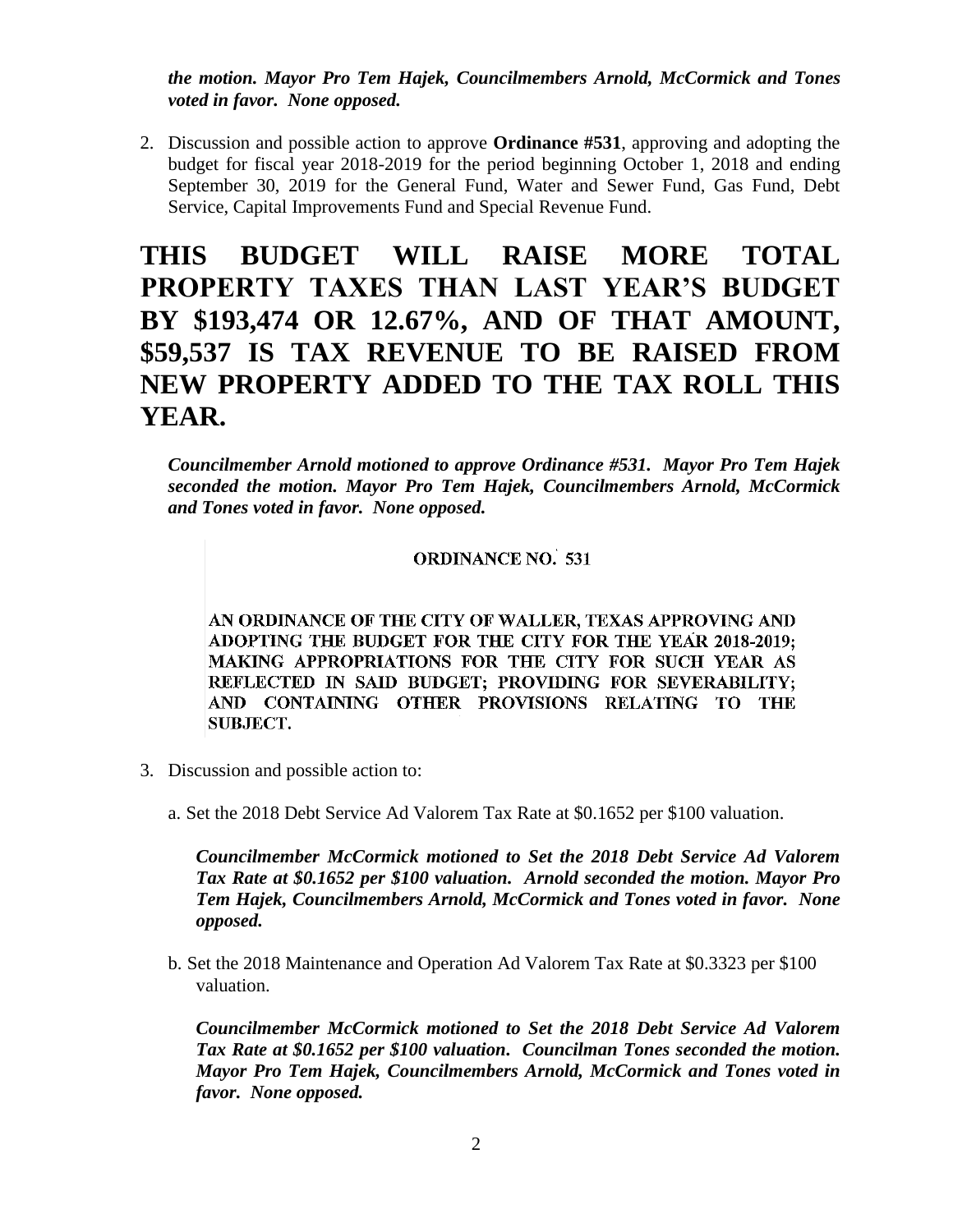c. Approve **Ordinance# 532** adopting an Ad Valorem Tax Rate of \$0.4975 per \$100 assessed valuation; providing for the assessment, levy, and collection of Ad Valorem Taxes of the City of Waller, Texas for the year 2018; providing for the date on which taxes shall be due and payable; providing for the penalty and interest on all taxes not timely paid; and repealing all ordinances and parts of ordinances in conflict herewith; and providing for severability.

# **THIS PROPOSED TAX RATE WILL RAISE MORE TAXES FOR MAINTENANCE AND OPERATIONS THAN LAST YEAR'S TAX RATE. THE TAX RATE WILL EFFECTIVELY BE RAISED BY 0.21 PERCENT AND WILL RAISE TAXES FOR MAINTENANCE AND OPERATIONS ON A \$100,000 HOME BY APPROXIMATELY \$-7.40.**

*Mayor Pro Tem Hajek made a motion to approve Ordinance #532, adopting an Ad Valorem Tax Rate of \$0.4975 per \$100 assessed valuation; providing for the assessment, levy, and collection of Ad Valorem Taxes of the City of Waller, Texas for the year 2018. Councilmember Arnold seconded the motion. Councilmembers Arnold, McCormick, Tones, and Mayor Pro Tem Hajek voted in favor. None opposed.* 

### **ORDINANCE NO. 532**

AN ORDINANCE OF THE CITY OF WALLER, TEXAS PROVIDING FOR THE ASSESSMENT, LEVY, AND COLLECTION OF AD VALOREM TAXES FOR THE YEAR 2018 AND FOR EACH YEAR THEREAFTER UNTIL OTHERWISE PROVIDED; PROVIDING THE DATE ON WHICH SUCH TAXES SHALL BE DUE AND PAYABLE; PROVIDING FOR PENALTY AND INTEREST ON ALL **TAXES NOT TIMELY PAID: REPEALING ALL ORDINANCES AND** PARTS OF ORDINANCES IN CONFLICT HEREWITH; AND PROVIDING FOR SEVERABILITY.

4. Discussion and possible action on the approval of Economic Development Corporation FY 2018- 19 Budget and annual work plan.

John Isom addressed Council stating the EDC Budget was approved by the EDC at their September Board Meeting.

*Mayor Pro Tem Hajek motioned to approve the 2018-2019 EDC Budget. Councilmember McCormick seconded the motion. Vote was unanimous.*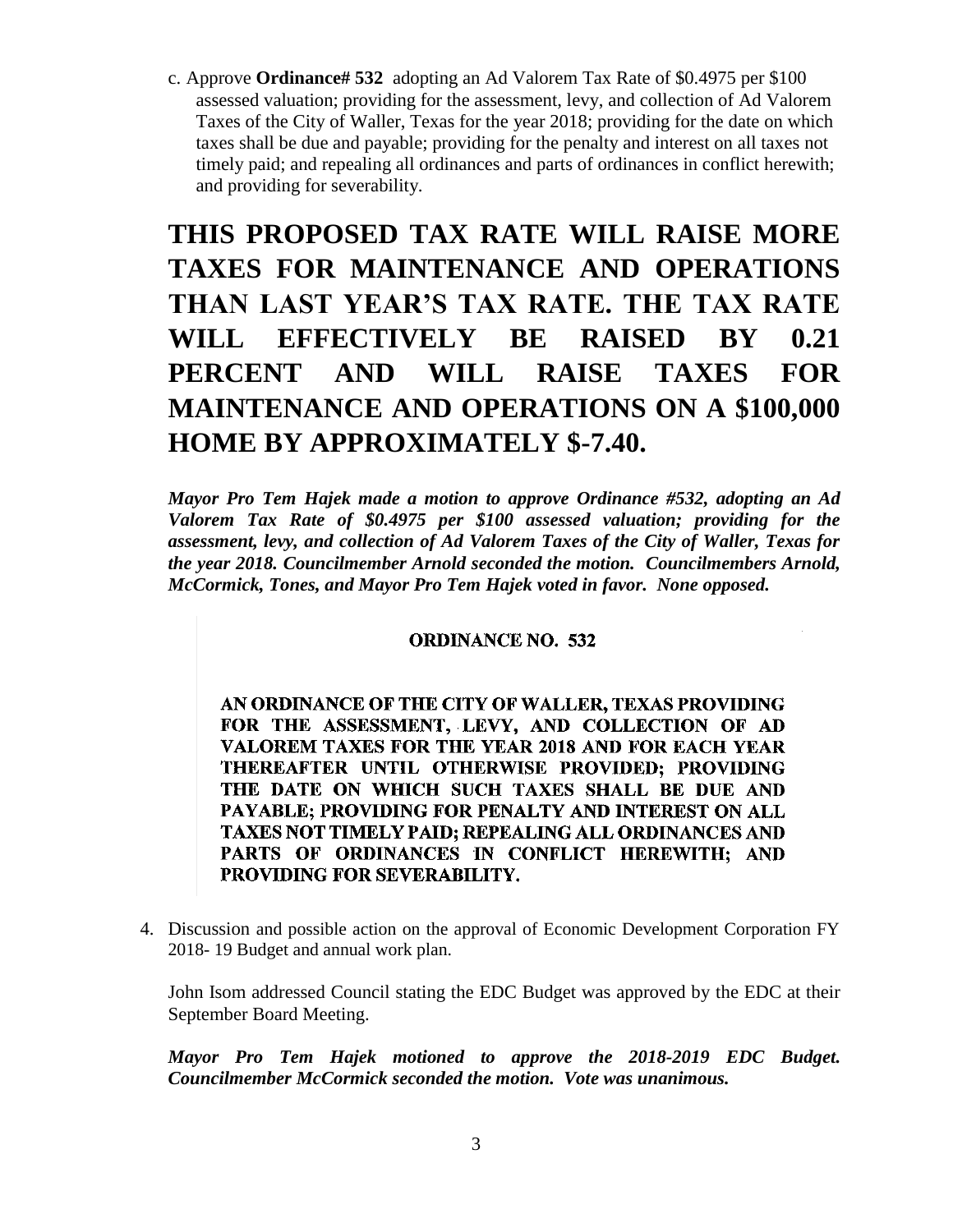5. Discussion and possible action regarding the Credit Card Policy relating to fees for Utility Billing, Municipal Court, Permits and other services.

*Councilman McCormick motioned to approve changes to Credit Card Policy relating to fees for Utility Billing, Municipal Court, Permits and other services. Charges to increase from \$1.25 to \$4.50 per transaction. Councilmember Tones seconded the motion. Vote was unanimous.*

6. Discussion and possible action on **Resolution #2018-15**, amending authorized representatives with the City of Waller investment services through TexPool Public Funds.

*Councilmember Arnold motioned to approve Resolution #2018-15, amending authorized representatives with the City of Waller investment services through TexPool Public Funds to Councilmember McCormick seconded the motion. Councilmembers Arnold, McCormick, Tones, and Mayor Pro Tem Hajek voted in favor.* 

| an a a a<br><b>NAY DAY</b><br>INVESTMENT SERVICE FOR PUBLIC FUNDS                                                                                                                                                                             | Resolution # 2018-15 Amending<br><b>Authorized Representatives</b> |
|-----------------------------------------------------------------------------------------------------------------------------------------------------------------------------------------------------------------------------------------------|--------------------------------------------------------------------|
| Please use this form to amend or designate Authorized Representatives.                                                                                                                                                                        |                                                                    |
| This document supersedes all prior Authorized Representative forms.                                                                                                                                                                           |                                                                    |
| * Required Fields                                                                                                                                                                                                                             |                                                                    |
| 1. Resolution                                                                                                                                                                                                                                 |                                                                    |
| <b>WHEREAS,</b>                                                                                                                                                                                                                               |                                                                    |
| <b>City of Waller</b>                                                                                                                                                                                                                         | 4 8<br>7191                                                        |
| Participant Name*                                                                                                                                                                                                                             | Location Number*                                                   |
| ("Participant") is a local government of the State of Texas and is empowered to delegate to a public funds investment pool the authority to invest funds<br>and to act as custodian of investments purchased with local investment funds; and |                                                                    |

7. Discussion and possible action on **Resolution # 2018-16**, authorizing the Goodman Corp to submit a grant application on behalf of the City of Waller for sidewalks on portions of Waller- Tomball Rd, Fieldstore Rd. and Main St.

*Councilmember Arnold motioned to approve the Resolution # 2018-16, authorizing the Goodman Corp to submit a grant application on behalf of the City of Waller for sidewalks on portions of Waller-Tomball Rd, Fieldstore Rd. and Main St. and Councilmember McCormick seconded the motion. Councilmembers Arnold, McCormick, Tones, and Mayor Pro Tem Hajek voted in favor.* 

#### RESOLUTION NO: 2018-16

#### THE CITY OF WALLER

### RESOLUTION OF SUPPORT AND FUNDING COMMITMENT FOR WALLER-TOMBALL ROAD SIDEWALK CONNECTIVITY PROJECT

**MAYOR-COUNCIL REPORTS**